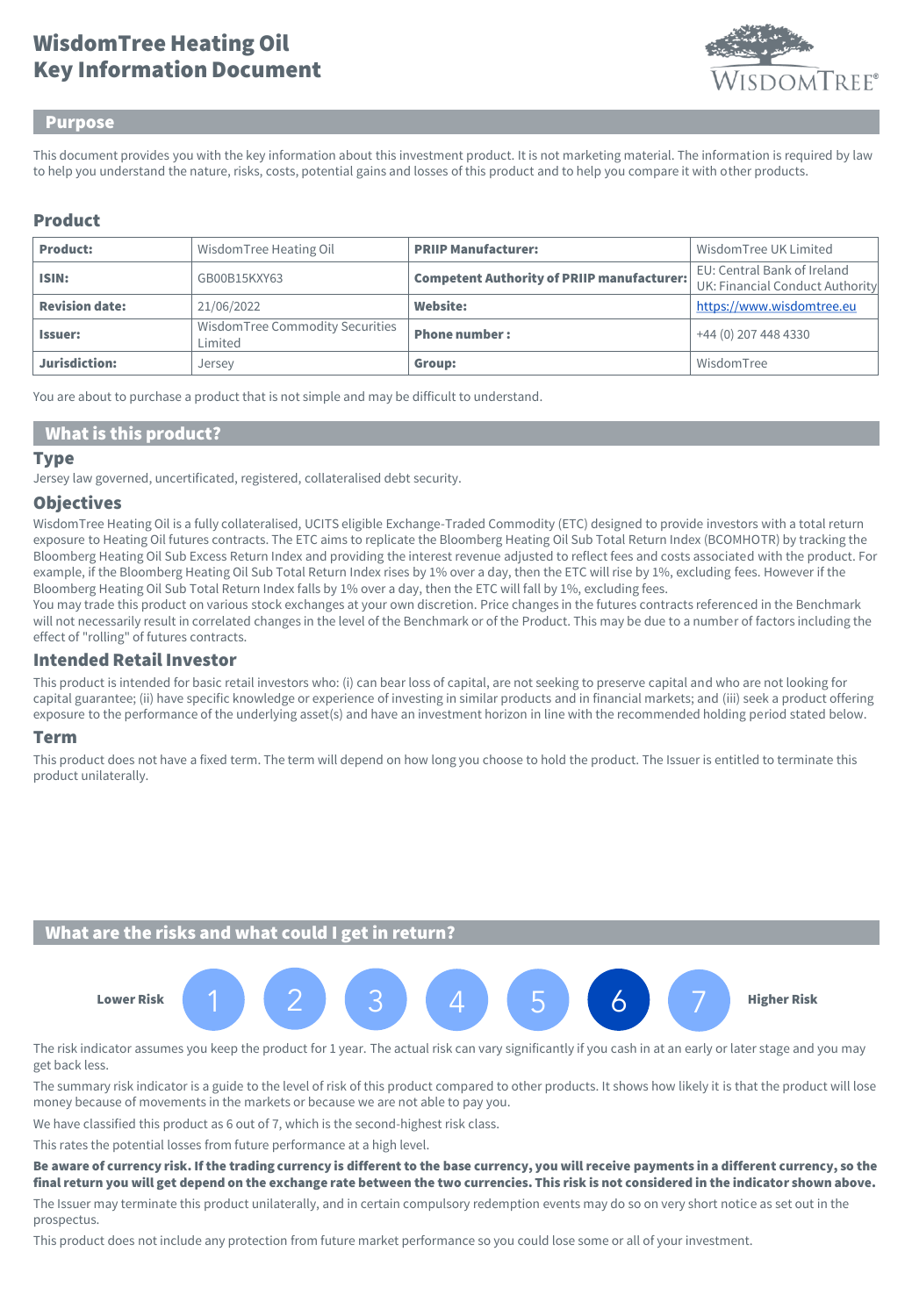## Key Information Document WisdomTree Heating Oil



### Performance Scenarios

| Recommended holding period: 1 year |  |
|------------------------------------|--|
|                                    |  |

| Investment \$10,000         |                                      |                          |  |  |
|-----------------------------|--------------------------------------|--------------------------|--|--|
| <b>Scenarios</b>            |                                      | If you exit after 1 year |  |  |
| <b>Stress scenario</b>      | What you might get back after costs  | \$3,368                  |  |  |
|                             | Average Annual Percentage Return (%) | $-66.32%$                |  |  |
| <b>Unfavorable Scenario</b> | What you might get back after costs  | \$7,173                  |  |  |
|                             | Average Annual Percentage Return (%) | $-28.27%$                |  |  |
| <b>Moderate Scenario</b>    | What you might get back after costs  | \$11,422                 |  |  |
|                             | Average Annual Percentage Return (%) | 14.22%                   |  |  |
| <b>Favourable Scenario</b>  | What you might get back after costs  | \$17,912                 |  |  |
|                             | Average Annual Percentage Return (%) | 79.12%                   |  |  |

This table shows the money you could get back over the recommended holding period, under different scenarios, assuming that you invest 10,000USD.

The scenarios shown illustrate how your investment could perform. You can compare them with the scenarios of other products.

The scenarios presented are an estimate of future performance based on evidence from the past on how the value of this investment varies, and are not an exact indicator. What you get will vary depending on how the market performs and how long you keep the investment/product.

The stress scenario shows what you might get back in extreme market circumstances, and it does not take into account the situation where we are not able to pay you.

The figures shown include all the costs of the product itself, but may not include all the costs that you pay to your advisor or distributor. The figures do not take into account your personal tax situation, which may also affect how much you get back.

Market developments in the future cannot be accurately predicted. The scenarios shown are only an indication of some of the possible outcomes based on recent returns. Actual returns could be lower.

## What happens if WisdomTree Commodity Securities Limited is unable to pay out?

The Issuer is a special purpose company. In case of a default by the Issuer, any claims made against the Issuer will be satisfied in order of the priority of payments set out in the conditions of the product. If the net proceeds from the enforcement of the secured property relevant to the product are not sufficient to meet all obligations and make all payments then due in respect of the securities, the obligations of the Issuer in respect of such securities will be limited to the net proceeds of realisation of the relevant secured property. In these circumstances you may suffer a loss if you cannot realise the full value of your investment.

### What are the costs?

The Reduction in Yield (RIY) shows what impact the total costs you pay will have on the investment return you might get. The total costs take into account one-off, ongoing and incidental costs.

The amounts shown here are the cumulative costs of the product itself for one holding period. The figures are estimates and may change in the future.

### Costs over time

The person selling you or advising you about this product may charge you other costs. If so, this person will provide you with information about these costs, and show you the impact that all costs will have on your investment over time.

| $\vert$ Investment \$10,000 $\vert$ | If you exit after 1 year |
|-------------------------------------|--------------------------|
| Total costs                         | \$114.21                 |
| Impact on return (RIY)              | $-0.99\%$                |